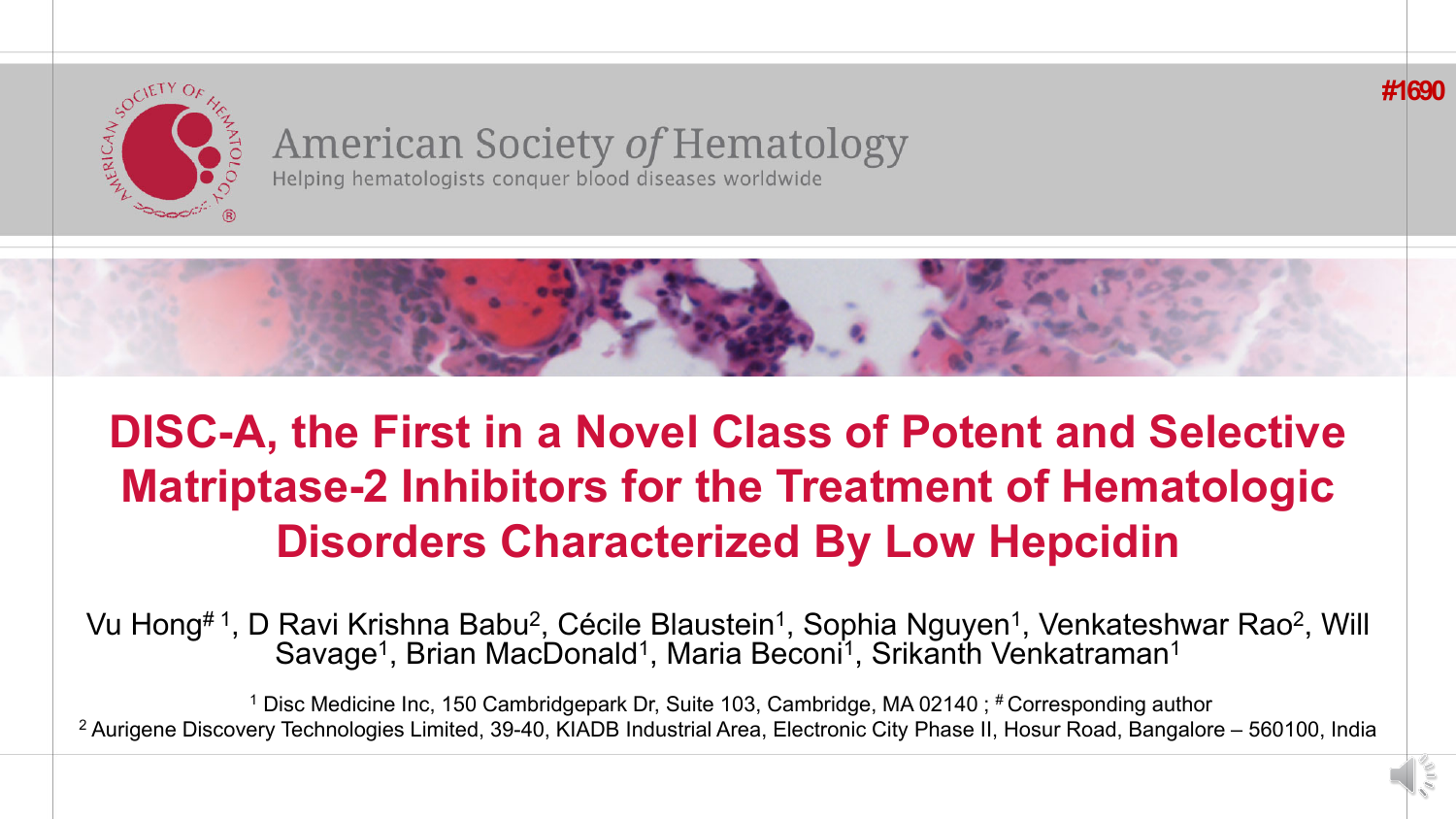#### **Disclosures**

- Vu Hong, Cécile Blaustein, Sophia Nguyen, Will Savage, Maria Beconi and Srikanth Venkatraman: *Disc Medicine – employment and equity ownership*
- Brian MacDonald: *Disc Medicine - equity ownership and member of the Board of Directors*
- D Ravi Krishna Babu, Venkateshwar Rao*: Aurigene Discovery Technologies Limited - employment*

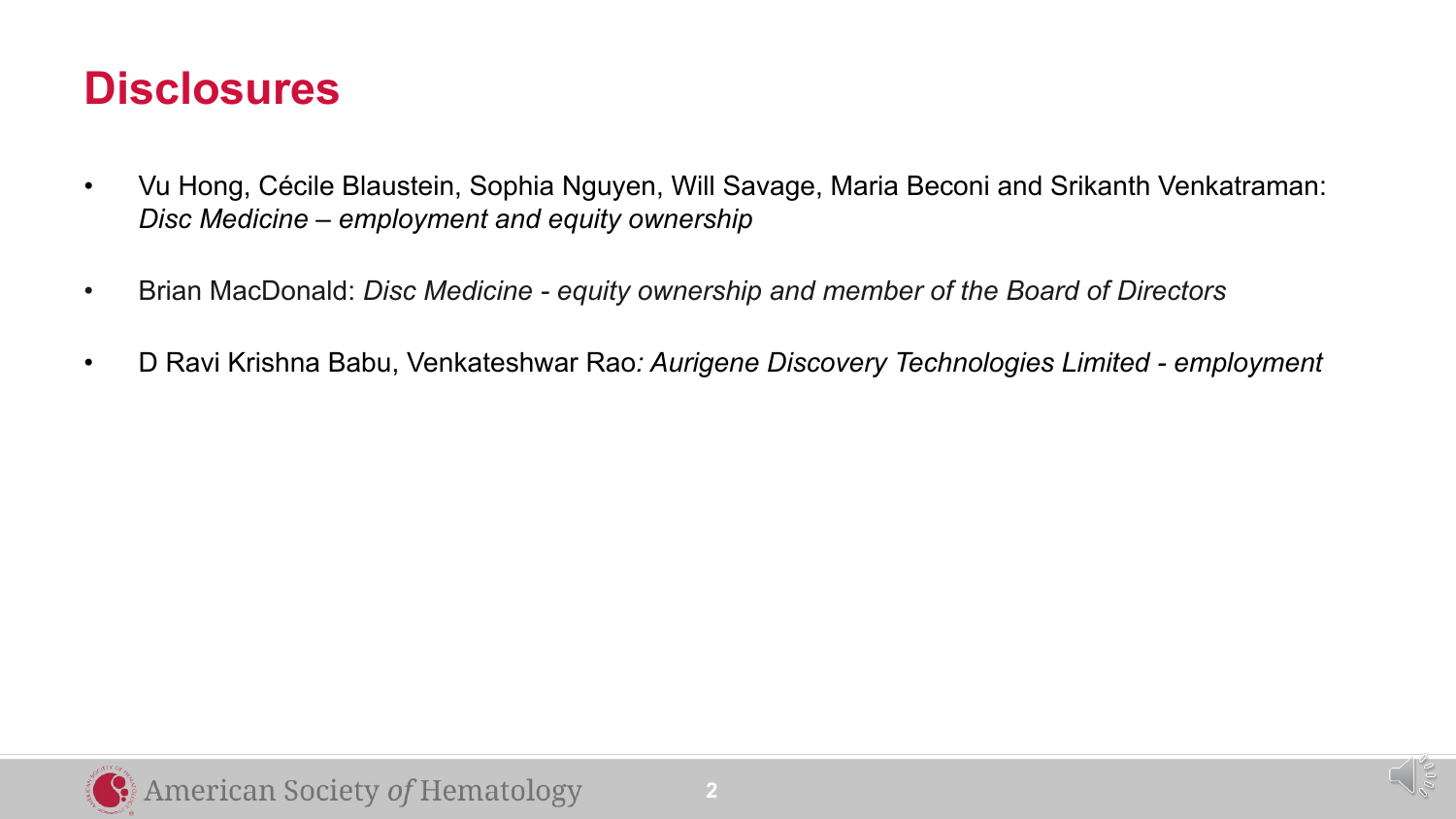#### **Mechanism of Action: Inhibiting Mat-2 to Increase Endogenous Hepcidin**



*Finberg et al, Blood 2010; Zhang et al, J Biol Chem 2010* 

- Target and function is well-validated by human genetics
- Matriptase-2 (Mat-2) suppresses hepcidin levels by cleaving HJV and other components of the BMP signaling pathway
- Mat-2 inhibition restores signaling through HJV and increases hepcidin expression
- Our Mat-2 inhibitor program aims to develop a small molecule Mat-2 inhibitor as a potential treatment for rare hematologic disease caused by inappropriately low hepcidin
- DISC-A, an early lead potent Mat-2 inhibitor, has favorable pharmacokinetics and modulates hepcidin expression in vivo

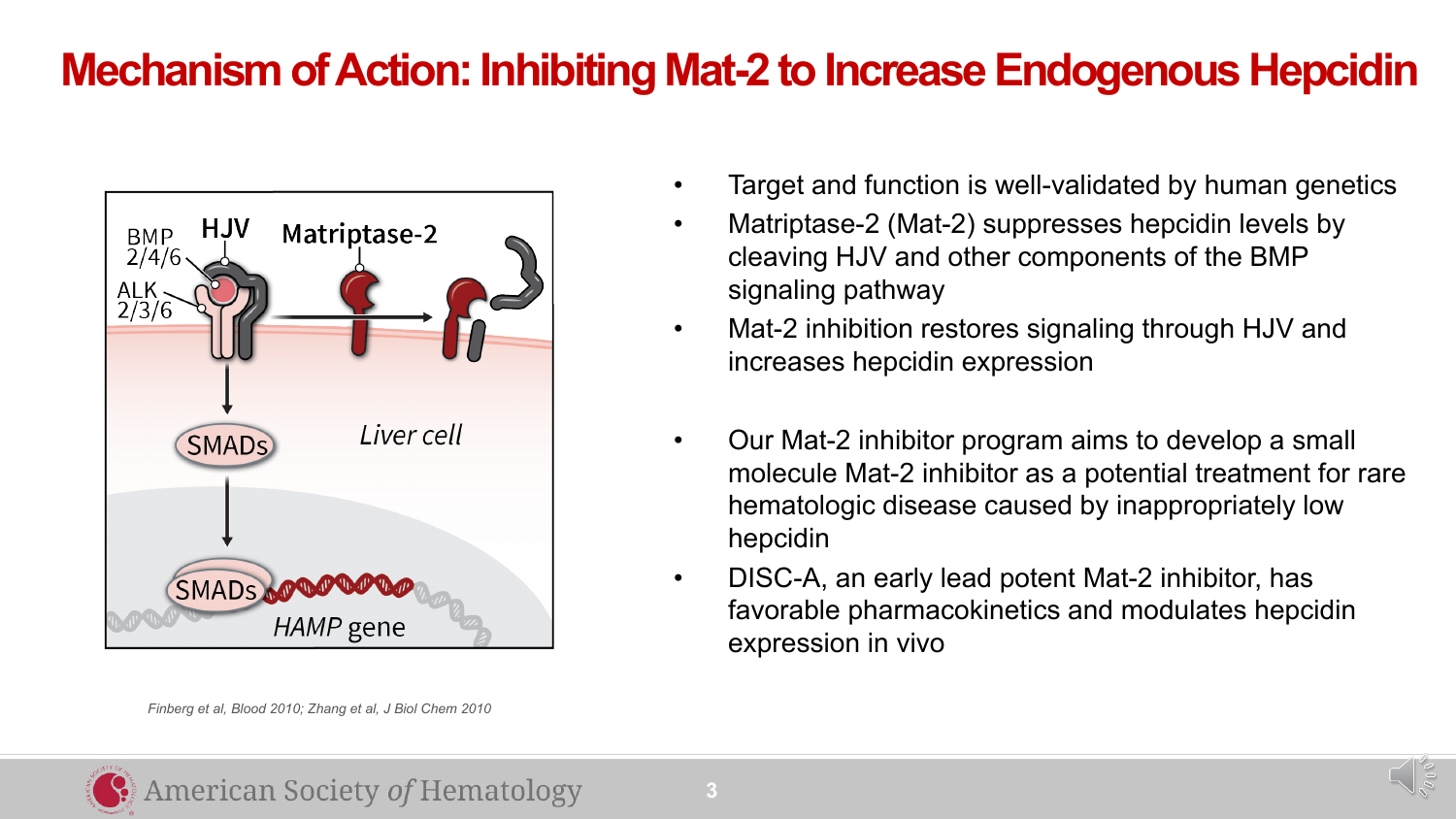### **DISC-A is a potent Mat-2 inhibitor and selective against Matriptase**



**100**  $IC_{50}$  (nM) % Inhibition  **% Inhibition 75**  $\rightarrow$  human Mat-2 **25 50**  $\rightarrow$  rat Mat-2 **11 25** 1300  $\rightarrow$  human Mat **0 -10 -8 -6 -4 Log Conc(M)**

Decrease in fluorescence signal vs a non-inhibited control indicates inhibition of Mat-2 catalytic activity by compound of interest

DISC-A is a potent Mat-2 inhibitor (human and rat) and 50-fold selective against Matriptase

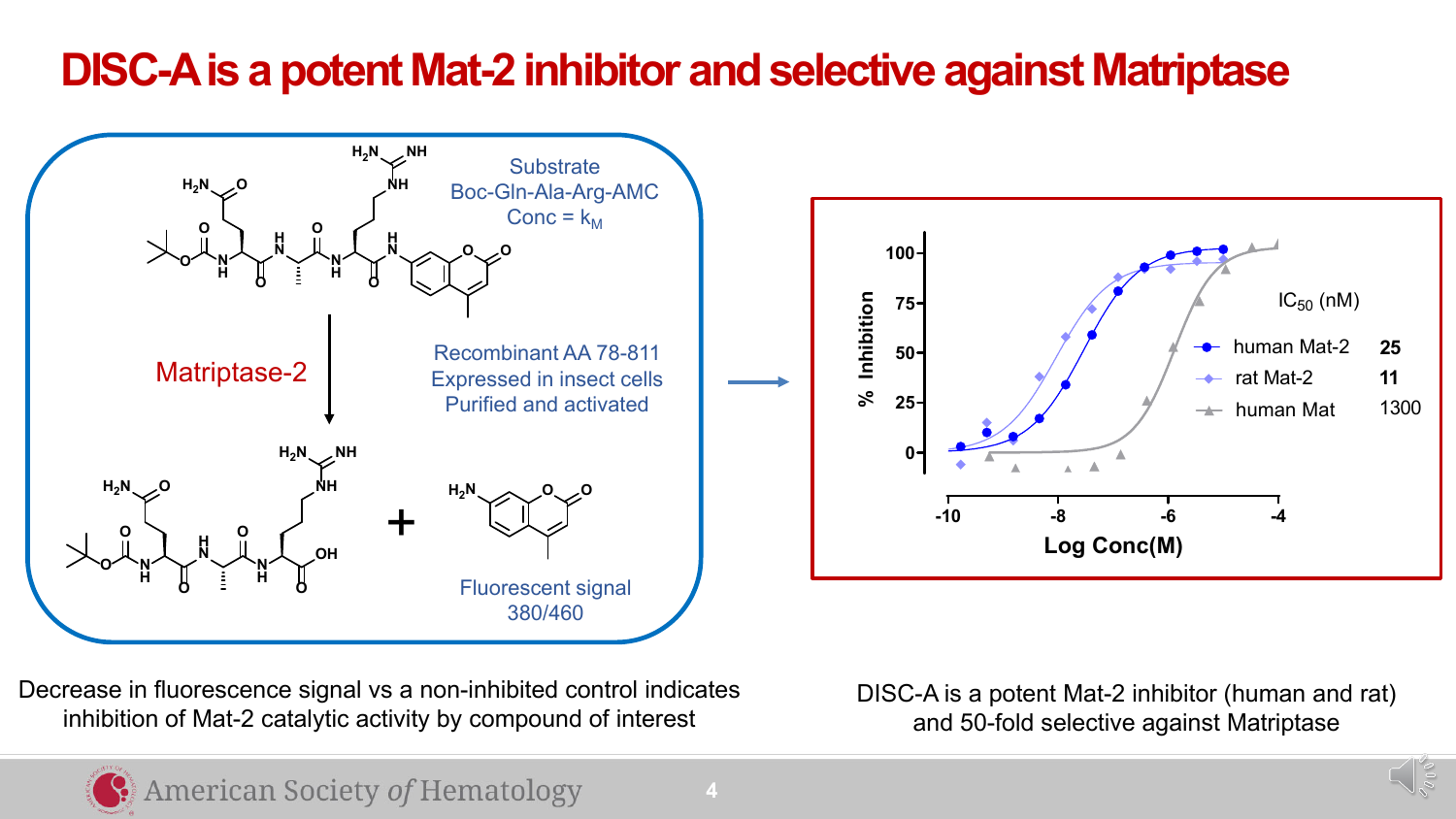## **DISC-A shows a dose-dependent inhibition of HJV cleavage**



DISC-A can inhibit HJV cleavage on cell surface and reduce formation of soluble HJV in cell culture

HEK293A cells are co-transfected with Mat-2 and HJV plasmids

DISC-A shows a dose-dependent inhibition of HJV cleavage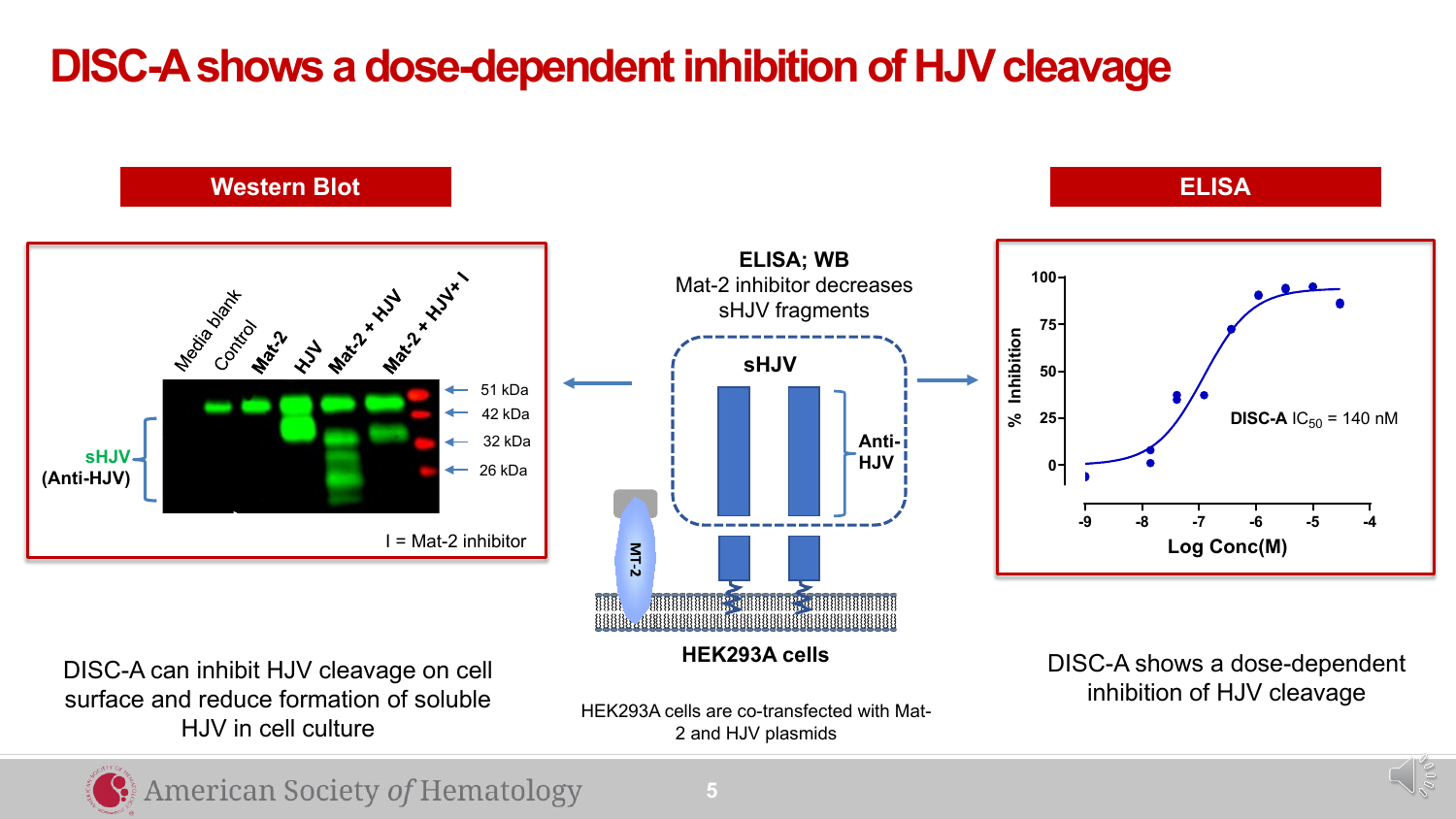# **DISC-A has favorable pharmacokinetics and safety profile**





- Favorable pharmacokinetics profile in rats and non-human primates (NHP)
- Low drug-drug interaction potential and favorable safety profile

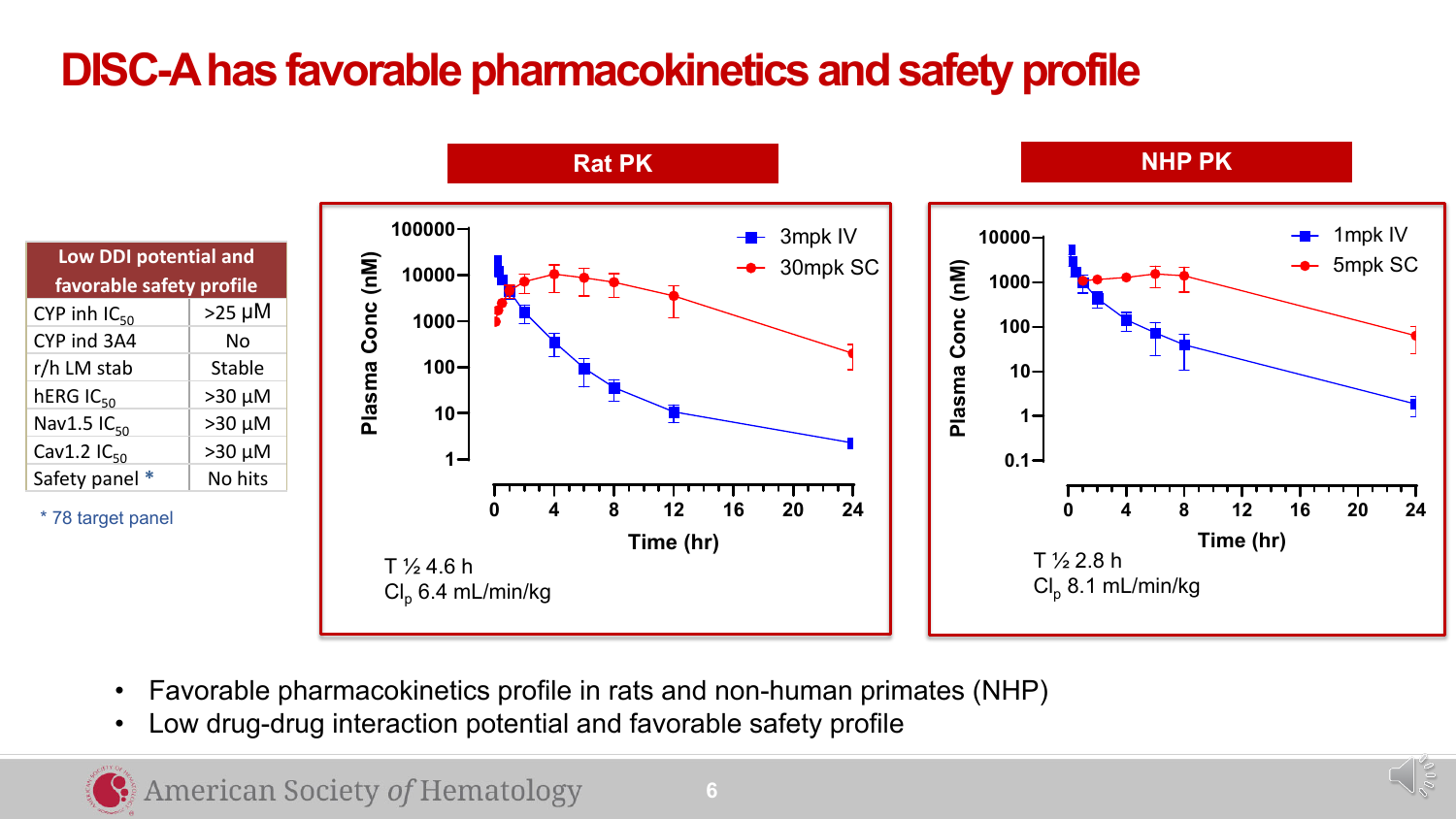## **Low hepcidin rat model induced by EPO and 45 ppm iron diet**



- Sprague-Dawley rats are placed on a standard iron diet (45 ppm) for 4 weeks, starting at 4 weeks of age
- Erythropoietin (EPO) is administered at 30 IU/animal/day for 4-consecutive days, before dosing with DISC-A
- The increased erythropoiesis leads to increased iron utilization and consequently suppressed hepcidin levels, measured by liver HAMP mRNA expression

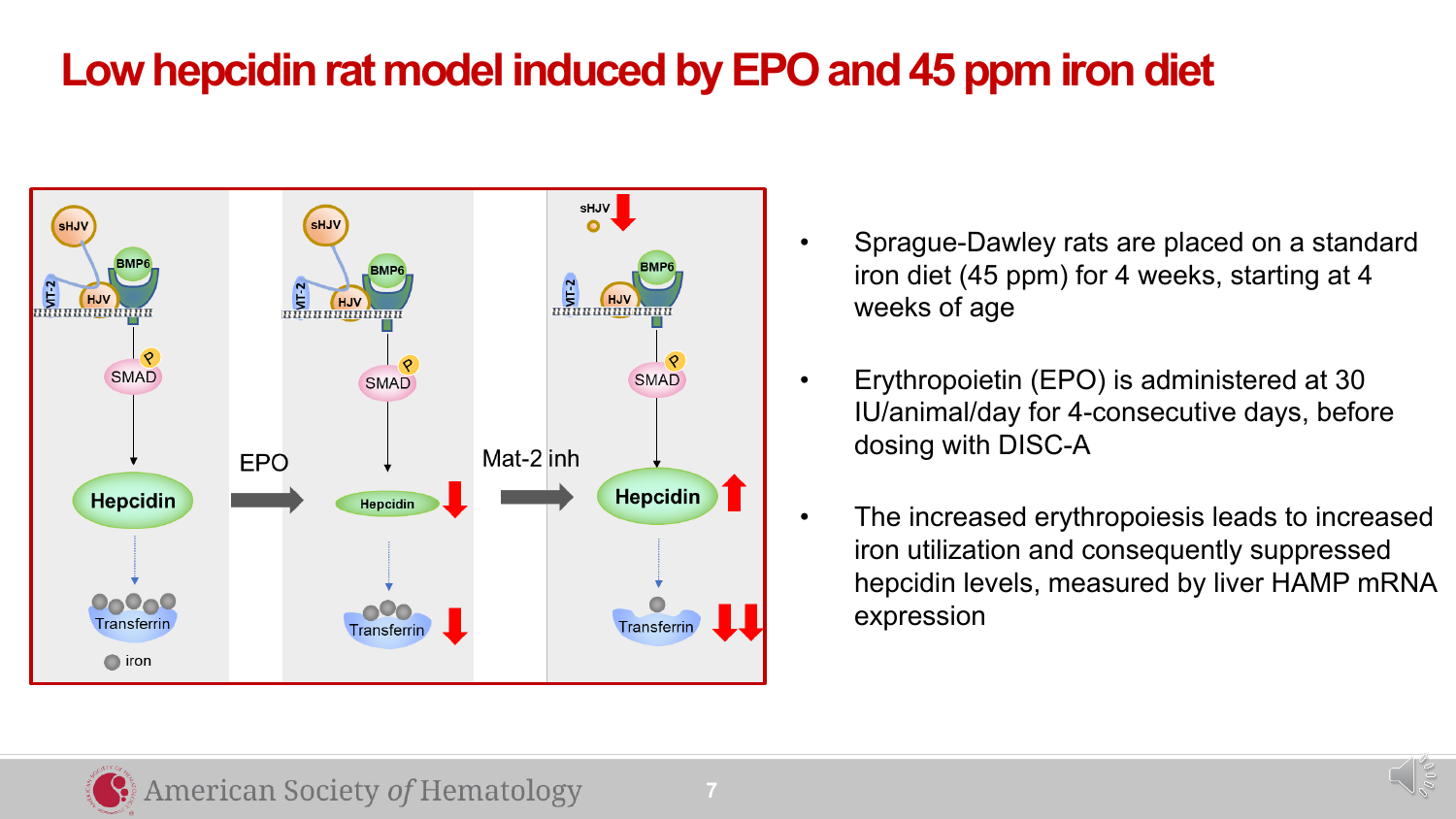#### **DISC-A increases hepcidin and decreases sHJVand TSAT in low hepcidin rat model**

Rats, n= 9 per group, 45 ppm iron for 4 weeks, 30 IU/day EPO for 4 days, single dose SC DISC-A, 20mg/kg



| $\rightarrow$ EPO + DISC-A |
|----------------------------|
| $-$ EPO + Vehicle          |
| → Saline (No EPO)          |

- Reduction in sJHV, increase in HAMP liver expression and  $>50\%$  decrease in TSAT up to 8 hr
- Robust pharmacokinetics/pharmacodynamics response (data not shown)